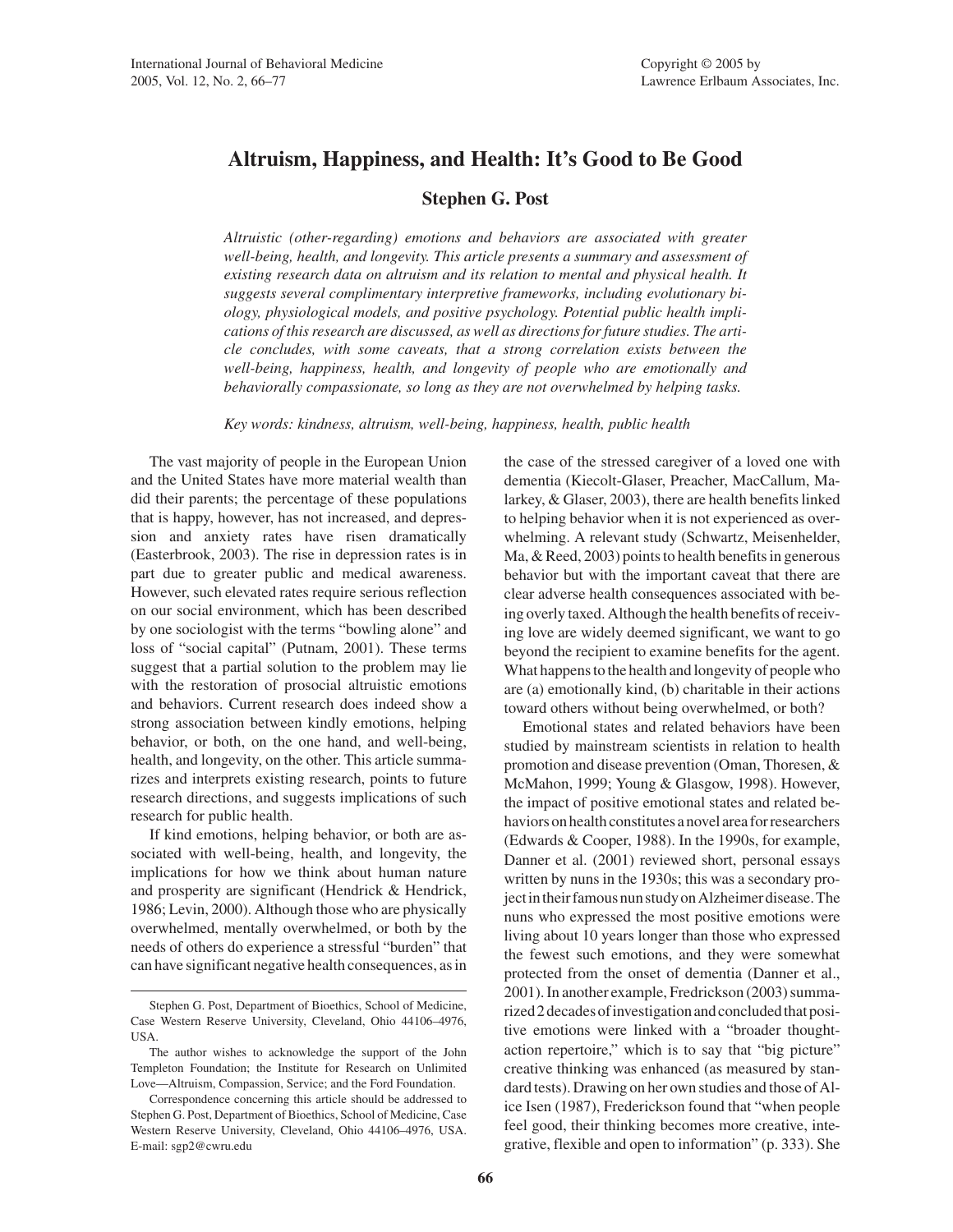also found that positive emotions enhanced psychological and physical resilience and interpreted this effect as a result of the "undoing" of negative emotions that are clearly physically harmful. However, "helpful compassionate acts," she also argued, just allow people to feel elevated and good about themselves and others (Post, Underwood, Schloss, & Hurlbut, 2002).

There are few new ideas in the world. The link between "reasonable" altruism—that is, helping behavior that is not overwhelming—and health is at the core of Dickens' story of Ebenezer Scrooge; for with each new expression of benevolence, Scrooge became more buoyant, until finally he was among the most generous of men in all of England and appeared all the more effervescent and fit. He surely felt a great deal happier with life the more generous he became, following the pattern of the "helper's high" (Luks, 1988). There is no either–or dualism between quickening that innate capacity for benevolence and the fuller actualization of a happier and healthier self (Frankl, 1956). Setting aside preoccupation with "purity" and perfectly selfless motives, it may be that people who live generous lives soon become aware that in the giving of self lies the unsought discovery of self as the old selfish pursuit of happiness is subjectively revealed as futile and shortsighted. Dostoyevsky's images of the Elder Zossima have the same buoyancy. Jewish, Hindu, Buddhist, Islamic, and Native American spiritual traditions highlight the flourishing that follows from a life of unselfish love—a life in tune with one's true self (Post, 2002). Thus, there is an alternative image to that of the selfless ascetic who seems intent on withering away, (Goode, 1959).

Scientifically speaking, however, is a generous and loving life typically happier, healthier, and longer than a life of negative affect and solipsism? Is it unhealthy to feel and behave as though one is the center of the universe, relating to others only in so far as they contribute to "my" agendas? The link between altruism and health is important to how we think of human nature and human fulfillment, and it was alluded to a half century ago. Sorokin (1954/2002), in his classic 1954 treatise entitled *The Ways and Power of Love,* began his "Preface" with the assertion that unselfish love and altruism are "necessary for physical, mental, and moral health" and that "altruistic persons live longer than egoistic individuals" (p. xi). Although he did not make a clear scientific case to demonstrate a link between altruism and prolongevity, he did use available historical collections of the lives of the saints to argue that such generous people generally live longer—unless their lives are cut short by misfortune. Erik Erikson, another maverick Harvard professor at the time, lightly surmised a connection between health and generativity—that is, altruism in older adults focused on a younger generational cohort. This connection is currently being examined

in a major longitudinal prospective study of Harvard graduates over a 50-year period (Vaillant, 2002).

It is already well established that compassion, love, and social support have health benefits for recipients (Ainsworth et al., 1978; Harlow, 1958). Researchers in the late 1970s, for example, were studying the effects of a diet high in fat and cholesterol in rabbits. One subgroup of rabbits had 60% less atherosclerosis than the group as a whole, even though they ate the same diet. The only notable difference in treatment was that the healthier subgroup was fed and cared for by a lab assistant who took them out of their cages, petted them, and talked to them before feeding. The study was repeated twice with the same results and was reported in *Science* (Nerem, Levesque, & Cornhill, 1980). Also in this early period, researchers followed 10,000 Israeli men aged 40 years and older to clarify the risk factors for angina pectoris. Anxiety and severe psychosocial problems were confirmed risks; in addition, "those who perceived their wives to be loving and supportive had half the rate of angina of those who felt unloved and unsupported" (Medalie & Goldbourt, 1976, p. 917). A wife's love was later associated with lowered risk of duodenal ulcers (Medalie, Stange, Zyzanski, & Goldbourt, 1992). Studies show depressed lymphocyte function after bereavement (Bartrop, Lazarus, Luckhurst, Kiloh, & Penny, 1977). When love is lost due to the death of a beloved spouse, T and B cells in the immune system behave abnormally and, for many months, must be stimulated to perform their usual functions (Rees & Lutkins, 1967, Zisook, 1987). In a remarkable study that needs to be replicated, 126 healthy young men were randomly selected in the early 1950s from the Harvard classes of 1952 and 1954 and given questionnaires about their perceptions of the love they felt from their parents. Thirty-five years later, 91% of participants who did not perceive themselves to have had warm relationships with their mothers had diagnosed midlife diseases (coronary artery disease, high blood pressure, duodenal ulcer, and alcoholism), as compared to only 45% of those who reported a warm relationship with their mothers; 82% of those indicated low warmth and closeness to their fathers had such diagnoses, compared with 50% who reported high warmth and closeness. One hundred percent of those who reported low warmth and closeness from both parents had diseases diagnosed in midlife, whereas only 47% who reported both parents as being warm and close had midlife diagnoses (Russek & Schwartz, 1997). Although this Harvard study needs corroboration, it points to the now widely accepted biopsychosocial model that being loved, cared for, and supported by others is critically important to health and treatment efficacy (Goodkin & Visser, 2000). No one questions the importance to health of *receiving* compassionate love (Ornish, 1999). How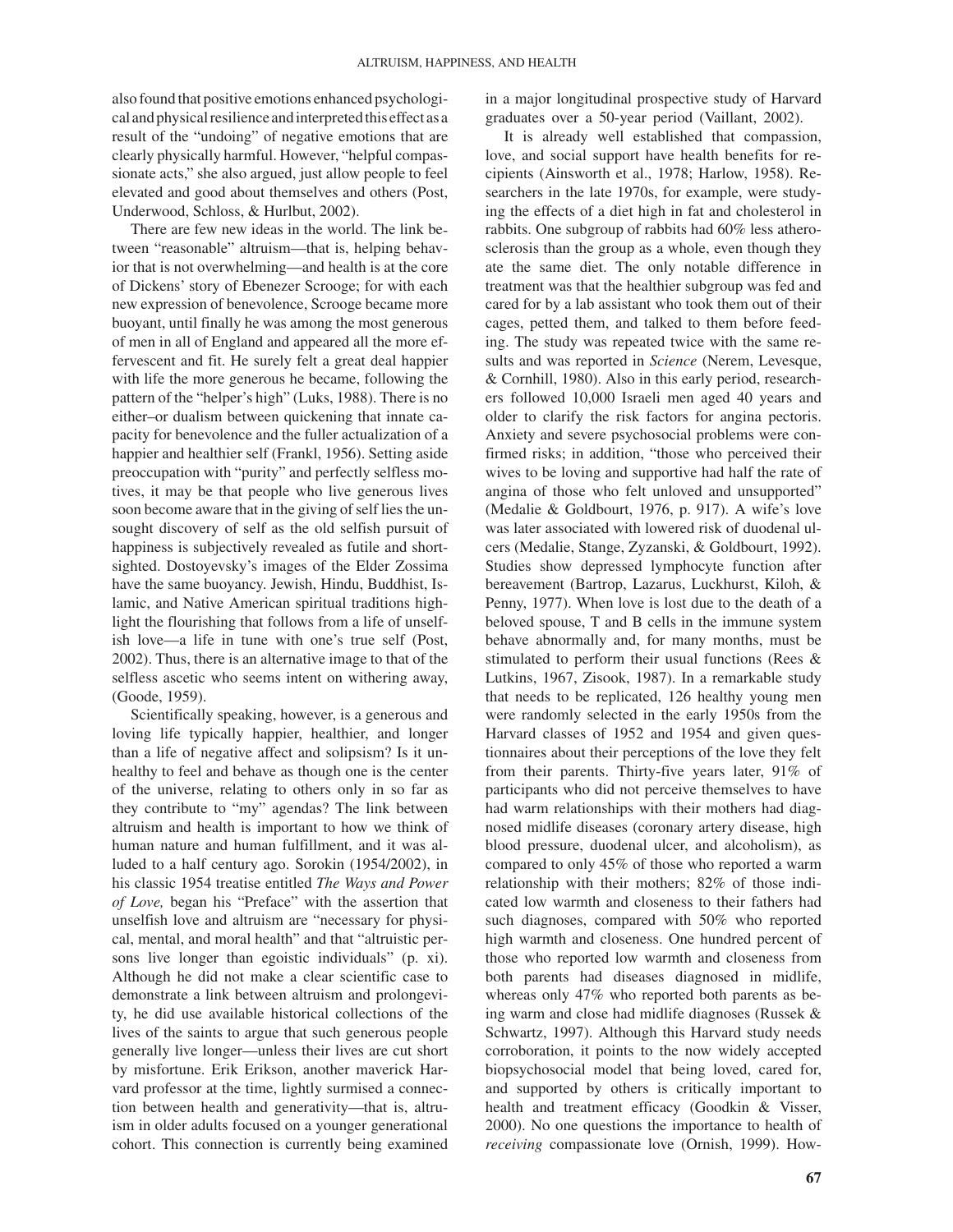ever, this end of the spectrum needs to be balanced with a focus on the importance to health of *giving* unselfish love.

Biogerontologists are studying the molecular and cellular science of aging with the goal of its eventual deceleration (Post & Binstock, 2004). One plausible hypothesis that should be simultaneously investigated is longevity enhancement through the cultivation of generous emotions and helping behaviors. On the one hand, it is intriguing to see that genetic modifications of fruit flies and nematode worms, caloric restriction in mice and primates, and related antioxidant studies all point toward the possibility in future decades of longer human lives through biotechnology (Post & Binstock, 2004). However, this technological approach does not ensure that longer lives will be morally good lives, whereas the inner cultivation of altruistic and loving emotions coupled with generous actions does (Post, 2004). A new direction in the emotional and behavioral aspects of antiaging research (Epel et al., 2004) indicates that chronic stress impacts health by modulating the rate of cellular aging. Evidence is mounting that psychological stress is associated with higher oxidative stress, lower telomerase activity, and shorter telomere length, all of which are known determinants of cell senescence and longevity. In this study, women with the highest levels of perceived stress had telomeres that were, on average, shortened by 1 decade when compared with low-stress women. Thus, stress accelerates aging and increases susceptibility to the many illnesses for which age is the major risk factor (Epel et al., 2004).

Cultivating loving emotions, engaging in helping and self-forgetful activities, and a serene spirituality may thus contribute to good health and longevity by preventing the acceleration of aging at the cellular level. In commenting on this study, Sapolsky (2004) indicates that, although more research is needed, the Epel et al. (2004) study points to a pathway by which stress influences a fundamental aspect of the aging process.

What do we really know, scientifically, about altruism, happiness, and health? (Rotzein et al., 1994). Evidence has been accumulating for several decades, and research has clearly escalated since the late 1990s.

#### **Background of Existing Research**

This section presents a brief overview of existing studies on altruism that are relevant to mental and physical health.

#### **Mental Health**

Well-being consists of feeling hopeful, happy, and good about oneself, as well as energetic and connected

to others. An early study compared retirees older than the age 65 who volunteered with those who did not (Hunter & Lin, 1980–1981). Volunteers scored significantly higher in life satisfaction and will to live and had fewer symptoms of depression, anxiety, and somatization. Because there were no differences in demographic and other background variables between the groups, the researchers concluded that volunteer activity helped explain these mental health benefits. The nonvolunteers did spend more days in the hospital and were taking more medications, which may have prevented them from volunteering. However, the mental health benefits persisted after controlling for disability. In another older study, families of recently deceased loved ones reported a psychological benefit from their decision to donate organs (Batten & Prottas, 1987). More recent studies confirm an association between altruistic activities and both well-being and life satisfaction in older adults (Dulin & Hill, 2003; Liang, Krause, & Bennett, 2001; Morrow-Howell, Hinterlonh, Rozario, & Tang, 2003).

Midlarsky (1991) posed five reasons for benefits to older adults who engage in altruistic behavior: enhanced social integration, distraction from the agent's own problems, enhanced meaningfulness, increased perception of self-efficacy and competence, and improved mood or more physically active lifestyle. Midlarsky and Kahana (1994) associated adult altruism—that is, voluntary behavior that is "motivated by concern for the welfare of the other, rather than by anticipation of rewards" (p. 11)—with improved morale, self-esteem, positive affect, and well-being.

The mental health benefits of volunteerism include reduction in depressive symptoms (Musick & Wilson, 2003), happiness, and enhanced well-being (Krueger, Hicks, & McGue, 2001). Schwartz et al. (2003) focused on a stratified random sample of 2,016 members of the Presbyterian Church located throughout the United States. The study's purpose was to investigate whether altruistic social behaviors such as helping others were associated with better physical and mental health. Mailed questionnaires evaluated giving and receiving help, prayer activities, positive and negative religious coping, and self-reported physical and mental health. Multivariate regression analysis revealed no association between giving or receiving help and physical functioning, although the sample was skewed toward high physical functioning. After adjusting for age, gender, stressful life events, income, general health, religious coping, and asking God for healing, both helping others and receiving help were associated with mental health (i.e., anxiety and depression). *Giving help was more significantly associated with better mental health than was receiving help.* The authors concluded that "helping others is associated with higher levels of mental health, above and beyond the benefits of receiving help and other known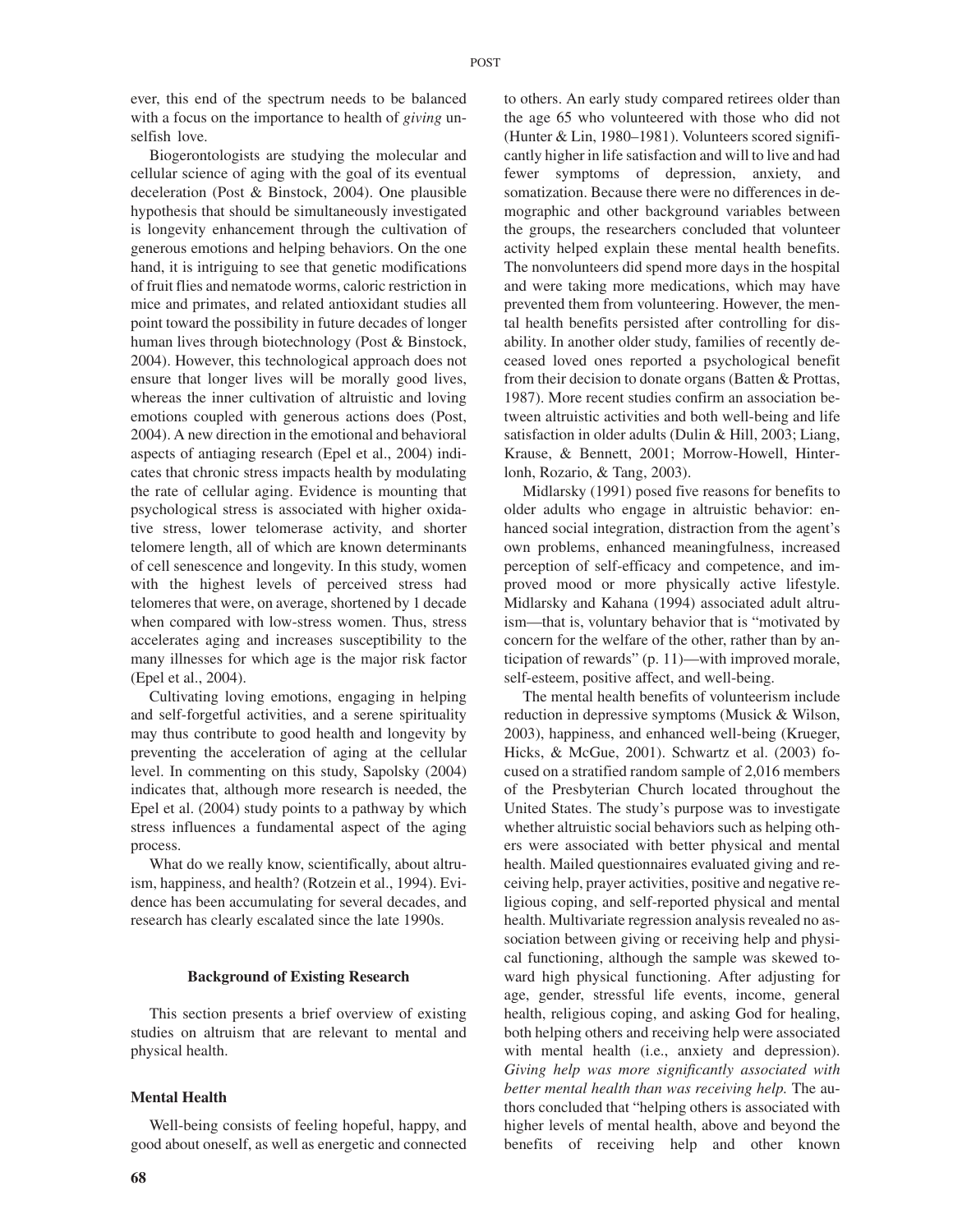psychospiritual, stress, and demographic factors" (p. 782). The authors also add an important caveat that "feeling overwhelmed by others' demands had a stronger negative relationship with mental health than helping others had a positive one" (p. 783). (Whether some forms of helping are more rewarding than others is not examined.)

#### **Physical Health**

A review of existing studies indicates that research on the effect of kindness and volunteerism on health may have begun inadvertently in 1956, when a team of researchers from Cornell University School of Medicine began following 427 married women with children under the hypothesis that housewives with more children would be under greater stress and die earlier than women with few children (Moen, Dempster-McCain, & Williams, 1993). Surprisingly, they found that numbers of children, education, class, and work status did not affect longevity. After following these women for 30 years, however, it was found that 52% of those who did not belong to a volunteer organization had experienced a major illness, compared to 36% who did belong. Although a potential confounding factor is that people who volunteer may start out in better physical health, this would not greatly diminish the study's implications.

A study by Musick, Herzog, and House (1999) examined the hypothesis that older volunteers benefit in terms of health as well as well-being. Based on data from a nationally representative sample, the study used Cox proportional hazards regression to estimate the effects of volunteering on the rate of mortality among persons 65 and older. The data are a multistage stratified area sample representative of the noninstitutionalized U.S. population aged 25 and older; the response rate was 67% of sampled individuals and 68% for sampled households. The data were collected over three waves: 1986 (*n* = 3,617), 1989 (*n* = 2,867), 1994 (*n* = 2,348). Face-to-face interviews were conducted in the respondents' homes. From mid-1986 through March 1994, deaths were ascertained through tracking and interview processes and via the National Death Index. Respondents were asked whether they had volunteered in the past year through a religious, educational, political, senior citizen, or other organization. Respondents who had volunteered were asked how much time they had devoted to volunteerism. Controlled analysis indicated that the protective effects of volunteering "were strongest among those volunteering for one organization or for less than forty hours" (Musick et al., 1999, p. S175) and among those who lacked other social supports. Moderate amounts of volunteerism were associated with lowered risk of death. Indeed, simply adding the volunteering role was protective (Musick et al., 1999). One need not volunteer to a great extent to

have benefits, and too much volunteering to the point of strain "incurs just enough detriments to offset the potential beneficial effects of the activity" (Musick et al., 1999, S178). The researchers added that 69% who reported volunteering did so through a religious organization, but they found no relation between reduced risk of mortality and religious service attendance. Volunteering, rather than its religious context, explained the effect.

Oman of the University of California at Berkeley is one of the leading researchers in this field. Oman et al. (1999) focused on 2,025 community-dwelling residents of Marin County, California, who were first examined in 1990–1991. All respondents were 55 or older at this baseline examination; 95% were non-Hispanic White, 58% were women, and a majority had annual incomes above \$15,000. Residents were classified as practicing "high volunteerism" if they were involved in two or more helping organizations and as practicing "moderate volunteerism" if they were involved in one. The number of hours invested in helping behavior was also measured, although this was not as predictive as the number of organizations. Physical health status was assessed on the basis of reported medical diagnoses, as well as such factors as "tiring easily" and self-perceived overall health. Thirty-one percent  $(n = 630)$  of these elderly participants participated in some kind of volunteer activity, and about half volunteered for more than one organization. Those who volunteered for two or more organizations experienced a 63% lower likelihood of dying during the study period than did nonvolunteers. Even after controlling for age, gender, number of chronic conditions, physical mobility, exercise, self-rated general health, health habits (smoking), social support (marital status, religious attendance), and psychological status (depressive symptoms), this effect was only reduced to a still highly significant  $44\%$ .

Observational physical performance measures and self-reported functioning measures were included. Sociodemographic data were collected, as well as information on social functioning and support. Frequency of attendance at religious services was included in the many social functioning questions. Psychological measures were implemented as well. Mortality was determined by screening local newspapers, attempted contact for reinterview at the time of a second interview, and submission of names to the National Death Index. Mortality was examined from 1990 through November 13, 1995, the closing date of the second examination. During this follow-up period of 3.2 to 5.6. years, 203 (23.8%) men and 247 (21.1%) women died. Remarkably, "the mortality rate of 30.1 among nonvolunteers declined by 26 percent to 24.2 ( $p = .04$ ) among moderate volunteers, and by an *additional* 50 percent to 12.8 ( $p = .008$ ) among high volunteers (two or more organizations)" (Oman et al., 1999, p. 307).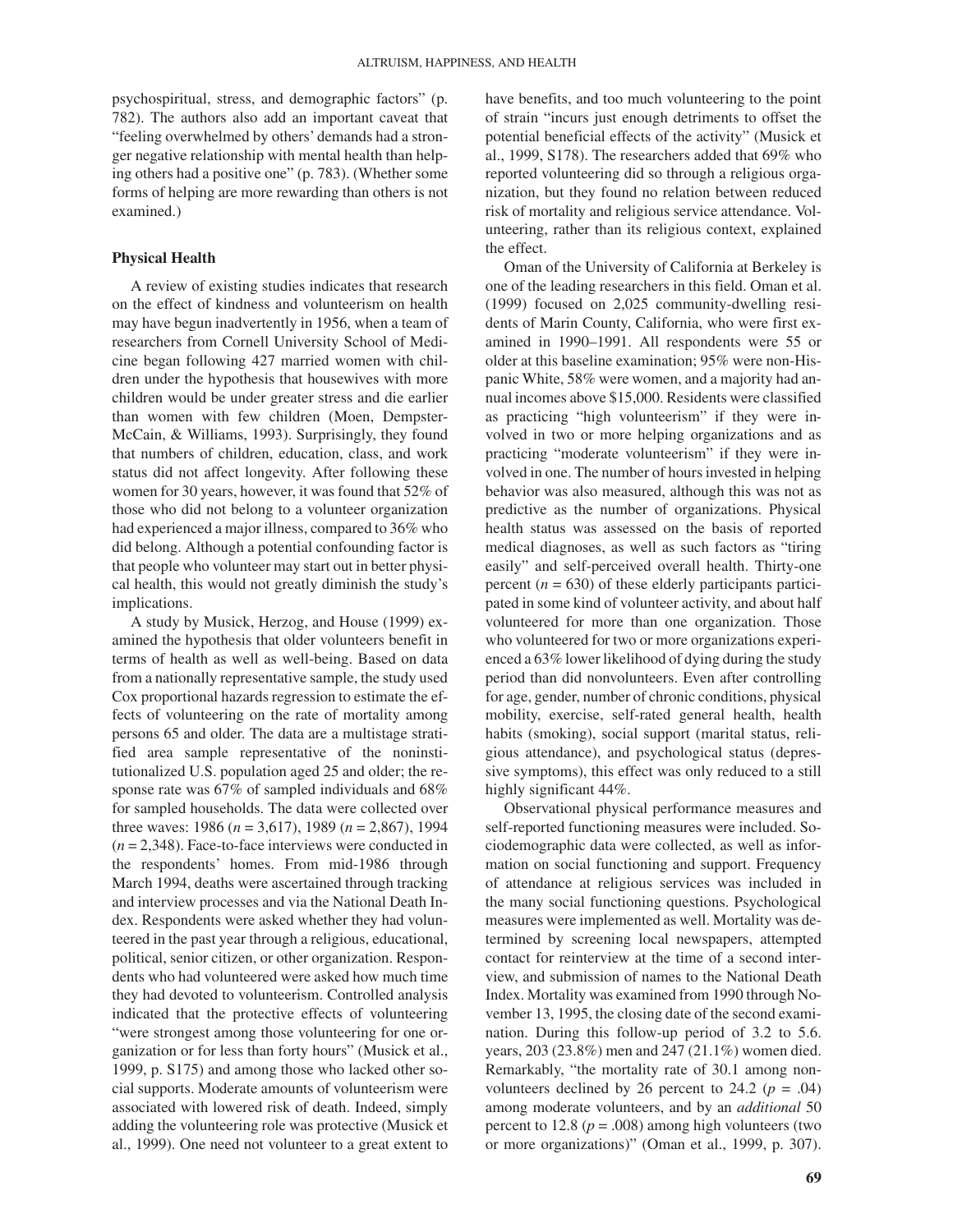Multivariate adjusted associations indicated that moderate volunteerism was not statistically significant after controlling for health status. High volunteerism remained significantly associated with lower mortality rates. Specifically, "the 44 percent reduction in mortality associated with high volunteerism in this study was larger than the reductions associated with physical mobility (39 percent), exercising four times weekly (30 percent), and weekly attendance at religious services (29 percent), and was only slightly smaller than the reduction associated with not smoking (49 percent)" (Oman et al., 1999, p. 310; Oman & Reed, 1998).

On a cross-cultural level, Krause, Ingersoll-Dayton, Liang, and Sugisawa (1999) at the University of Michigan studied a sample of 2,153 older adults in Japan, examining the relations among religion, providing help to others, and health. They found that those who provided more assistance to others were significantly more likely to indicate that their physical health was better. The authors concluded that the relation between religion and better health could be at least partly explained by the increased likelihood of religious persons helping others.

The benefits of altruism are not limited to older adults (Omato & Snyder, 1995); the differences in health outcomes between helpers and nonhelpers is more difficult to detect in younger age groups, however, where health is not affected by susceptibilities associated with aging (House et al., 1982). Ironson, Solomon, and Balbin (2002) at the University of Miami compared the characteristics of long-term survivors with AIDS  $(n = 79)$  with a HIV-positive comparison group equivalent (based on CD4 count) that had been diagnosed for a relatively shorter time (*n* = 200). These investigators found that survivors were significantly more likely to be spiritual or religious. The effect of spirituality and religiousness on survival, however, was mediated by "helping others with HIV." Thus, helping others (altruism) accounted for a significant part of the relation between spirituality and religiousness and long-term survival in this study.

Brown et al. (2003) reported on a 5-year study involving 423 older couples. Each couple was asked what type of practical support they provided for friends or relatives, if they could count on help from others when needed, and what type of emotional support they gave each other. A total of 134 people died over the 5 years. After adjusting for a variety of factors—including age, gender, and physical and emotional health the researchers found an association between reduced risk of dying and giving help but no association between receiving help and reduced death risk. Brown, a researcher at the University of Michigan's Institute for Social Research, concluded that those who provided no instrumental or emotional support to others were more than twice as likely to die in the 5 years as people who helped spouses, friends, relatives, and neighbors.

Despite concerns that the longevity effects might be due to a healthier individual's greater ability to provide help, the results remained the same after the researchers controlled for functional health, health satisfaction, health behaviors, age, income, education level, and other possible confounders. The researchers concluded that "If giving, rather than receiving, promotes longevity, then interventions that are currently designed to help people feel supported may need to be redesigned so that the emphasis is on what people do to help others" (Brown, Nesse, Vonokur, & Smith, 2003, p. 326).

#### **The Plausibility of Altruistic Causality**

Altruism results in deeper and more positive social integration, distraction from personal problems and the anxiety of self-preoccupation, enhanced meaning and purpose as related to well-being, a more active lifestyle that counters cultural pressures toward isolated passivity, and the presence of positive emotions such as kindness that displace harmful negative emotional states. It is entirely plausible, then, to assert that altruism enhances mental and physical health.

It must always be kept in mind that significant findings regarding health in relation to altruism and other phenomena in population studies are expressed (a) on average, (b) across a given population, and (c) all things being equal. In other words, what we can conclude, at best, is that altruism is one of the factors that increases the odds of well-being, better health, or survival in many people; it is no guarantee of good health. This could be said of any ostensible protective factors—for example, good diet, low blood pressure, not smoking, good family history, not living in poverty, nontoxic environment, and educational level.

Studies using biological markers provide a stronger basis for claiming that altruistic emotions and behaviors *cause* better mental or physical health. If someone is depressed or physically disabled, it is less likely that he or she will engage in helping behaviors. In this sense, there is a selection of the healthy into altruism, and this partially explains the better health of altruists. However, there is more to this story. Other-regarding behavior orders and shapes the lives of individuals in profound ways that improves their health and lengthens their lives. People engaged in helping behavior do generally report feeling good about themselves, and this has measurable physiological correlates. Studies using biological markers look at individuals before and after engagement in altruistic moods and behaviors and indicate immune-enhancing biological changes (see the section on physiological advantages).

The argument for causality is further strengthened by the inarguable assertion that emotional states of unselfish love and kindness displace negative emotional states (e.g., rage, hatred, fear), which cause stress and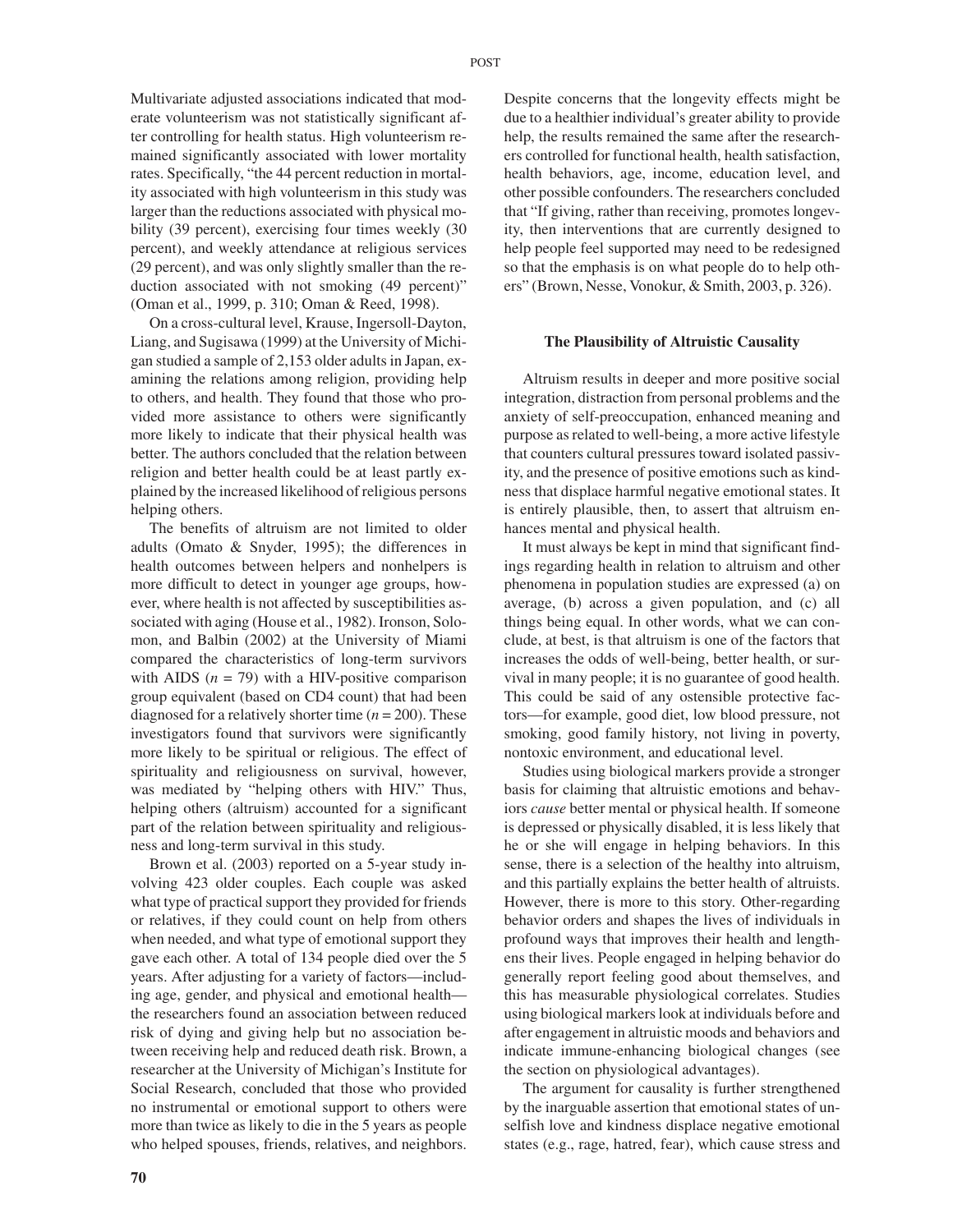stress-related illness through adverse impact on immune function (Fredrickson, 2003; Lawler et al., 2003; Sternberg, 2001). Thus, the cultivation of other-regarding affections eliminates negative emotional states that are often harmful to health.

Although it is the case that people who are altruistic must have some baseline of health and functionality, this does diminish the plausibility of the assertion that altruism itself contributes to health. Indeed, a nurse–doctor team based at Duke University Medical Center studied health outcomes of patients with coronary artery disease, hypothesizing that volunteerism may improve the health outcomes of patients previously hospitalized with this condition. The authors drew on evidence from the Duke Heart Center Patient Support Program, which is staffed by former cardiac patients who make regular visits to cardiac inpatients at the medical center. The volunteers report that this role provides them with a heightened sense of purpose for continued progress and reduces the despair or depression that is linked to increased mortality in these patients (Sullivan & Sullivan, 1997).

The idea that human beings are inclined toward helpful prosocial and altruistic behavior seems incontrovertible, and it is highly plausible that the inhibition of such behavior and related emotions would be unhealthy. What conceptual models would help explain the connection between altruism and health? Three closely interwoven models can be suggested: evolutionary biology, physiological advantages, and positive emotion.

#### **Evolutionary Psychology**

The association between a kind, generous way of life and health prolongevity can be interpreted in the light of evolutionary psychology. Group selection theory, for example, suggests a powerfully adaptive connection between widely diffuse altruism within groups and group survival. Altruistic behavior within groups confers a competitive advantage against other groups that would be selected for (Sober & Wilson, 1998). Members of a successful group would likely be innately oriented to other-regarding behaviors, the inhibition of which would not be salutary. Anthropologists discovered that early egalitarian societies (such as the bushmen) practice institutionalized or "ecological altruism" where helping others is not an act of volunteerism but a social norm. Perhaps those of us in contemporary technological cultures are isolated in various respects and have strayed too far from out altruistic proclivities (Putnam, 2001).

Lee (2003) posits a considerable evolutionary selective pressure for altruistic generativity in older adults. In contrast to other species, human beings live and work well past their reproductive years. Lee suggests intergenerational transfer as an explanatory factor. A species will evolve to the optimal point of investment of older adults in the well-being of grandchildren. In other words, the selective advantage to youth of grandparenting may explain human longevity well past the stage of reproductive potential. There is some evidence that natural selection is at work through the improved survival rates of grandchildren who are helped by both parents and grandparents. This holds true today in a variety of ethnic groups, including the African American community (Gallup & Jones, 1992). A recent study indicates that older veterans with diagnoses of posttraumatic stress disorder (PTSD) show reduced symptoms after caring for their grandchildren (Hierholzer, 2004). If older adults are oriented toward helping behaviors toward grandchildren, this helping inclination can be manifested in a broader social generativity.

### **Possibilities for Physiologic Advantages**

The fight–flight response, with its well-documented physiological cascade, is adaptive in the face of perceived danger. If the threat continues for an extended period, however, the immune and cardiovascular systems are adversely impacted, weakening the body's defense and making it more susceptible to abnormal internal cellular processes involved in malignant degeneration (Sternberg, 2001). Altruistic emotions can gain dominance over anxiety and fear, turning off the fight–flight response. Immediate and unspecified physiological changes may occur as a result of volunteering and helping others, leading to the so-called helper's high (Luks, 1988). Two thirds of helpers report a distinct physical sensation associated with helping; about half report that they experienced a "high" feeling, whereas 43% felt stronger and more energetic, 28% felt warm, 22% felt calmer and less depressed, 21% experienced greater self-worth, and 13% experienced fewer aches and pains. Despite these reports, the physiological changes that occur in the body during the process of helping others have not yet been scientifically studied. However, Field et al. (1998) showed that older adults who volunteer to give massages to infants at a nursery school have lowered stress hormones, including salivary cortisol and plasma norepinephrine and epinephrine. Lowering of cortisol is associated with less stress (Lewis et al., 2000).

These are interesting results that resonate with Reisman's (1965) "helper-therapy principle"—that is, that the agents of helping behavior benefit in many ways. It would be useful to have additional studies of the physiological effects of helping others (Edwards & Cooper, 1988). Students who were simply asked to watch a film about Mother Teresa's work with the poor and sick in Calcutta showed significant increases in the protective antibody salivary immunoglobulin A (S-IgA) when compared with those watching a more neutral film. Moreover, S-IgA remained high for an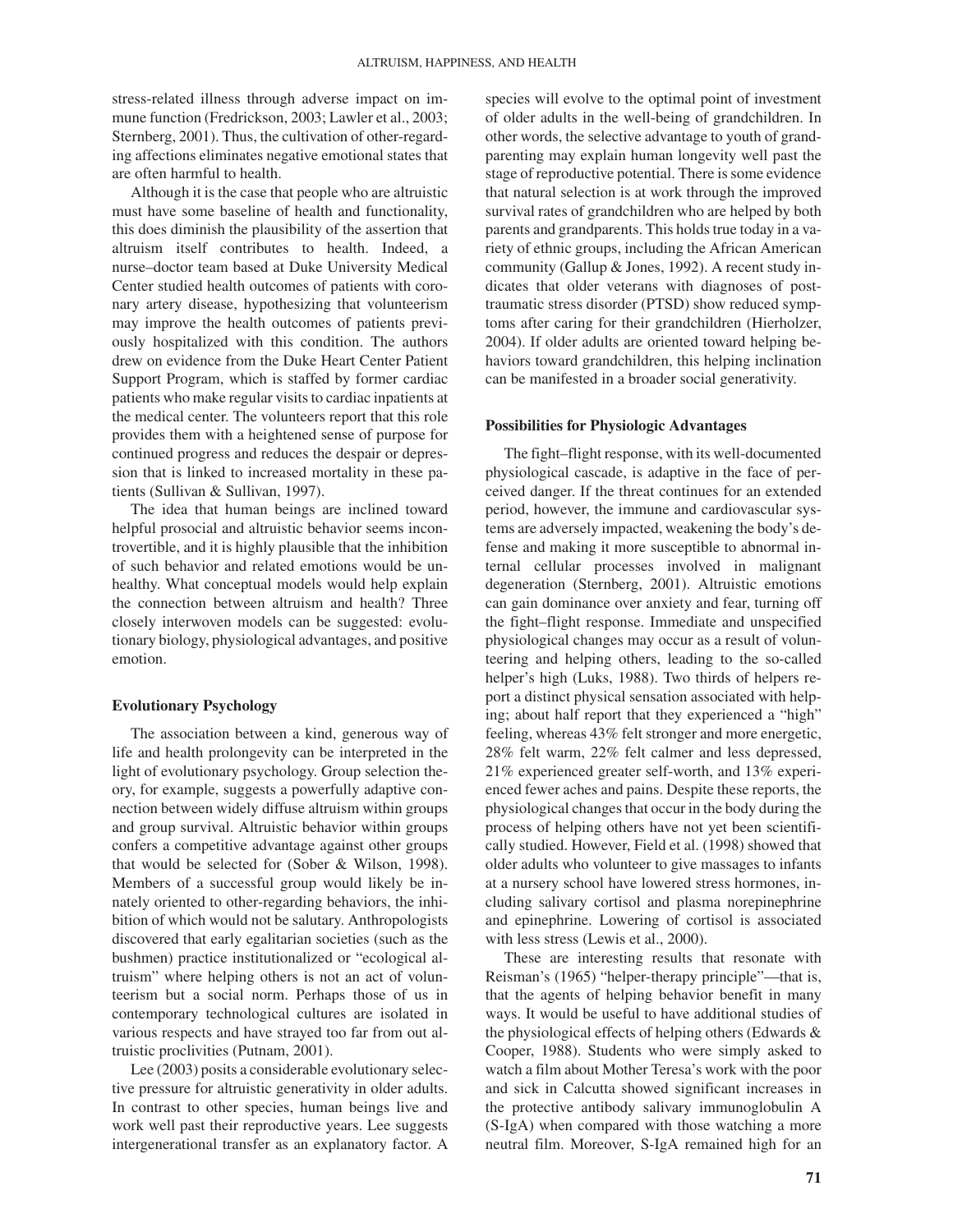## **Positive Emotions May Protect or Distract from Negative Ones**

Anderson (2003) of the American Psychological Association highlights six dimensions of health:

love" strengthened the immune system (McClelland, McClelland, & Kirchnit, 1988; McClelland, 1986).

- Biology (biological well-being)
- Thoughts and actions (psychological and behavioral well-being)
- Environment and relationships (environmental and social well-being)
- Personal achievement and equality (economic well-being)
- Faith and meaning (existential, religious, spiritual well-being)
- Emotions (emotional well-being)

According to the Anderson (2003) model, positive emotions (kindness, other-regarding love, compassion, etc.) enhance health by virtue of pushing aside negative ones. The generous affect that gives rise to love of humanity is usually associated with a certain delight in the affirmation of others; it seems to cast out the fear and anxiety that emerge from preoccupation with self. Anderson draws on a wealth of studies to conclude that "the big three" negative emotions are "sadness/depression, fear/anxiety, and anger/hostility" (p. 243). It is difficult to be angry, resentful, or fearful when one is showing unselfish love toward another person.

Many emotions can evoke the fight–fight response: stress (fear, anxiety, worry, or sense of time pressure), aggressive emotions (e.g., anger, resentment, or bitterness from unforgiveness), and depressive emotions (e.g., sadness; boredom; loss of purpose, meaning, or hope). The consequences of these negative emotional responses are increased susceptibility to disease and worse health outcomes. Little research has examined the effects of altruistic love (compassion, kindness, desire to help others) on immune or cardiovascular function. Insofar as forgiveness is one manifestation of altruistic love, it has been shown that unforgiving thoughts prompt more aversive emotion and significantly higher heart rate and blood pressure changes from baseline. These finding suggest possible mechanisms through which chronic unforgiving responses (grudges) may erode health, whereas forgiving responses may enhance it (Lawler et al., 2003; Witvliet, Ludwig, & Kelly, 2001).

Of course, further research is always welcome: What more can we learn about altruism as a protective factor against morbidity and mortality in the agent

and/or the recipient and about the physiological mediators of the altruism–health relation (e.g., changes in immune function, endorphin production, norepinephrine levels, cortisol levels, and blood pressure)? Does sustained altruism promote health, psychological well-being, and high-level wellness in the agent and/or the recipient over a long time? Under what conditions can altruistic actions become "burdens" rather than sources of meaning and fulfillment, and how do spiritual-religious or other world views come into play? Can new assessment instruments for altruism and altruistic love be developed and validated? How can causality be further clarified?

## **Public Health Significance and Implications**

An altruism–health correlation appears established. Might generous emotions and behaviors be taught as an aspect of mental and physical health in schools and the workplace? Could they even be prescribed by healthcare professionals, as has been discussed ethically with respect to physicians and patient spirituality (Post, Pulchalski, & Larson, 2000)? Can we bring these empirical studies to the training of health care professionals and thereby encourage greater compassionate love in them for their own sake, as well as for therapeutic efficacy?

Research on the benefits of doing good could spark a movement in public health that focuses on civic engagement and helping behavior within communities. So much of public health is rightly focused on environmental toxins and the control of epidemics (McCullough & Snyder, 2000). However, a positive vision of public health must nurture benevolent affect and helping behavior. Rowe and Kahn (1998) point to the public health benefits of volunteerism for older adults. They include a brief discussion of some examples of volunteerism, pointing out that older adults for the most part agree with these two statements: "Life is not worth living if one cannot contribute to the well-being of others" and "Older people who no longer work should contribute through community service" (p. 178). They also point out that "fewer than one-third of all older men and women work as volunteers and those who do spend, on average, fewer than two hours a week on the job" (p. 180). If these figures are correct and they can be disputed—a firmly established association between helping behavior and longevity might encourage greater volunteerism in older adults. Rowe and Kahn urge voluntary associations to learn how to "reach out to active and able elderly" (p. 180).

The idea of prescribing altruism as a matter of public health is not unprecedented. The notion that there is a connection between a kindly generous life, well-being, happiness, and health has been understood by ev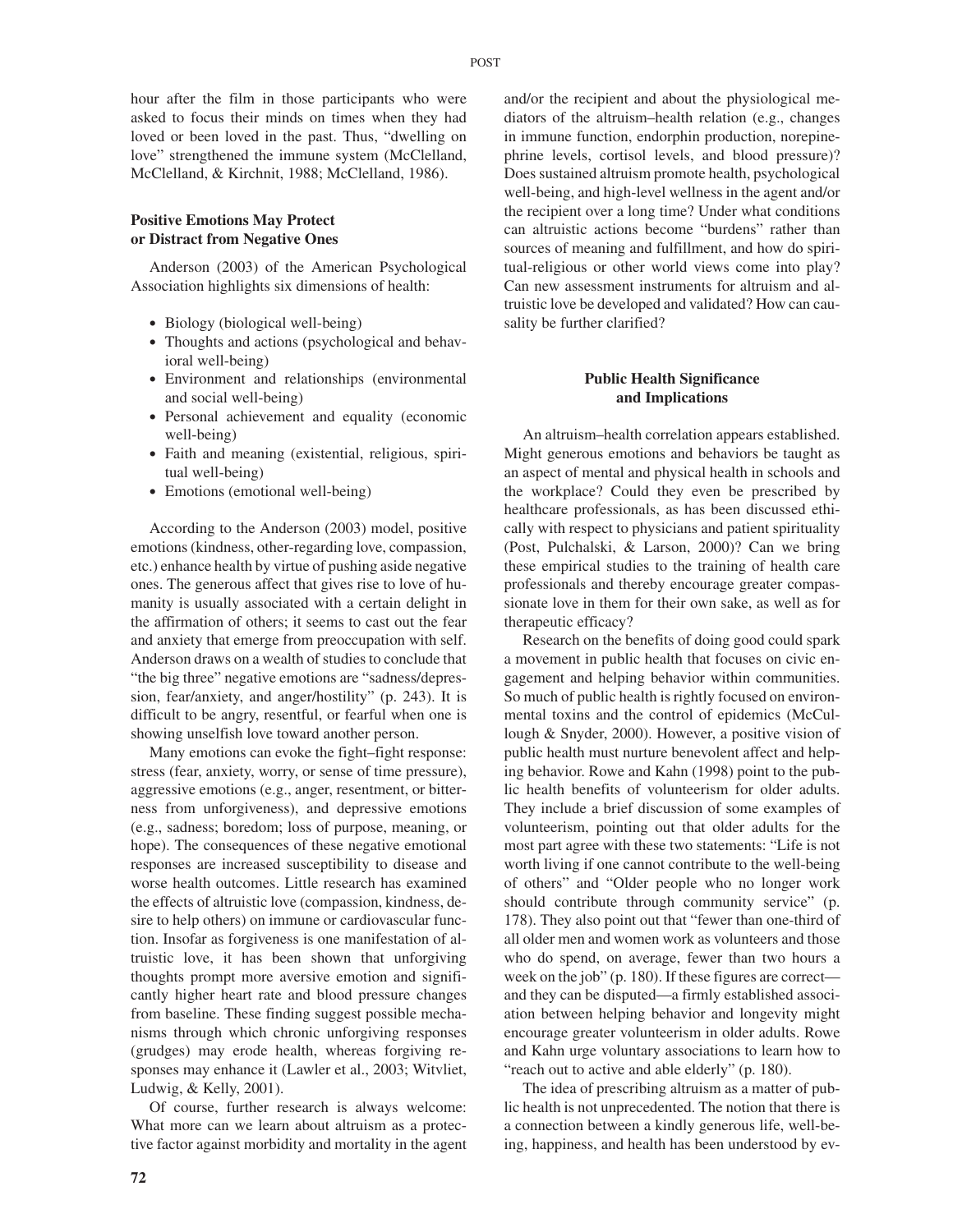ery mother who has instructed a sullen youngster to "Go out and do something for someone." Current consensus indicates that helping behavior contributes to diminished depression rates in adolescents (Commission on Children at Risk, 2003).

Indeed, the transition in the 1820s in the United States and England from the maltreatment of mentally ill individuals—usually bound in shackles and physically abused—to "moral treatment" was based not only on treating the insane with kindness and sympathy but on occupying their time with chores and other helping behaviors (Clouette & Deslandes, 1997). Another example of the therapeutic use of altruism can be found in the Twelve Steps of Alcoholics Anonymous (AA). Step 12 requires the recovering alcoholic to help other persons with alcoholism. The framework is one of paradox: The recovering individual who helps others with this disease is to do so freely and with no expectation of reward, "And then he discovers that by the divine paradox of this kind of giving he has found his own reward, whether his brother has yet received anything or not" (AA, 1952, p. 109). The AA member finds "no joy greater than in a Twelfth Step job well done" (AA, 1952, p. 110). Those experienced with recovering alcoholics will widely attest as to how important such individuals feel helping others is with regard to their own continued recovery; however, much such helping behavior is in effect an AA recruitment activity. AA is in certain respects a sectarian phenomenon, and such groups do often tap into otherwise inhibited altruistic capacities.

To cite a somewhat more controversial instance of untapped altruism in relation to well-being, Galanter (1999), based on 2 decades of psychiatric research, concluded that young people who join demanding charismatic groups are generally relieved of neurotic distress and depression through enhanced in-group altruism, however much they may be subject to authoritative manipulation and misplaced utopian idealism. It is certainly not always the case that altruistic emotions and behavior are directed in worthwhile ways (Post, 1992).

However, a great deal of altruistic idealism exists outside of such contexts. One of the oldest of the National Opinion Research Center's landmark surveys is the General Social Survey, which has been administered across a national sample of Americans 24 times since 1972. Its 2002 administration, with support from the Fetzer Institute, included an item developed by Dr. Lynn G. Underwood, then with Fetzer, regarding unselfish love: "I feel a selfless caring for others." Based on sample methods of the American population that enjoy the highest level of confidence across a highly diversified sample pool, the following results were found with regard to the previous question: many times a day (9.8% of respondents), every day (13.2% of respondents), most days (20.3% of respondents), some days

(24.0% of respondents), once in a while (22.3% of respondents), and never or almost never (10.4% of respondents). Feelings do not always translate into helping behavior, but these results are cause for hope (Fetzer Institute, 2002).

The essential conclusion of this article is that a strong correlation exists between the well-being, happiness, health, and longevity of people who are emotionally kind and compassionate in their charitable helping activities—as long as they are not overwhelmed, and here world view may come into play. Of course, this is a population generalization that provides no guarantees for the individual. However, there is wisdom in the words of Proverbs 11:25 "a generous man will prosper, he who refreshes others will himself be refreshed" (Revised Standard Version). It can be said that a generous life is a happier and healthier one. The freedom from a solipsistic life in which one relates to others only in so far as they contribute to one's own agendas, as well as a general freedom from the narrow concerns of the self, bring us closer to our true and healthier nature, as all significant spiritual and moral traditions prescribe. Here, epidemiology and the spirituality of love can enter a fruitful dialogue (Levin, 2000). Life can be difficult, and death should not be denied. Love, however, makes the way easier and healthier both for those who give and those who receive.

#### **References**

- Ainsworth, M., Blehar, M., Waters E., & Wall, S. (1978). *Patterns of attachment: A psychological study of the strange situation.* Mahwah, NJ: Lawrence Erlbaum Associates, Inc.
- Alcoholics Anonymous. (1952). *Twelve steps and twelve traditions.* New York: Author.
- Anderson, N. B. (2003). *Emotional longevity: What really determines how long you live.* New York: Viking.
- Bartrop, R. W., Lazarus, L., Luckhurst, E., Kiloh, L. G., & Penny, R. (1977). Depressed lymphocyte function after bereavement. *Lancet, 1,* 834–836.
- Batten, H. L., & Prottas, J. M. (1987). Kind strangers—the families of organ donors. *Health Affairs, 6*(2), 35–47.
- Brown, S., Nesse, R. M., Vonokur, A. D., & Smith, D. M. (2003). Providing social support may be more beneficial than receiving it: Results from a prospective study of mortality. *Psychological Science, 14,* 320–327.
- Clouette, B., & Deslandes, P. (1997). The Hartford retreat for the insane: An early example of the Use of "moral treatment" in America. *Connecticut Medicine: The Journal of the Connecticut State Medical Society, 61,* 521–527.
- Commission on Children at Risk. (2003). *Hardwired to connect: The new scientific case for authoritative communities.* New York: Institute for American Values.
- Danner, D. D., Snowdon, D. A., & Friesen, W. V. (2001). Positive emotions in early life and longevity: Findings from the nun study. *Journal of Personality and Social Psychology, 80,* 804–813.
- Dulin, P., & Hill, R. (2003). Relationships between altruistic activity and positive and negative affect among low-income older adult service providers. *Aging & Mental Health, 7,* 294–299.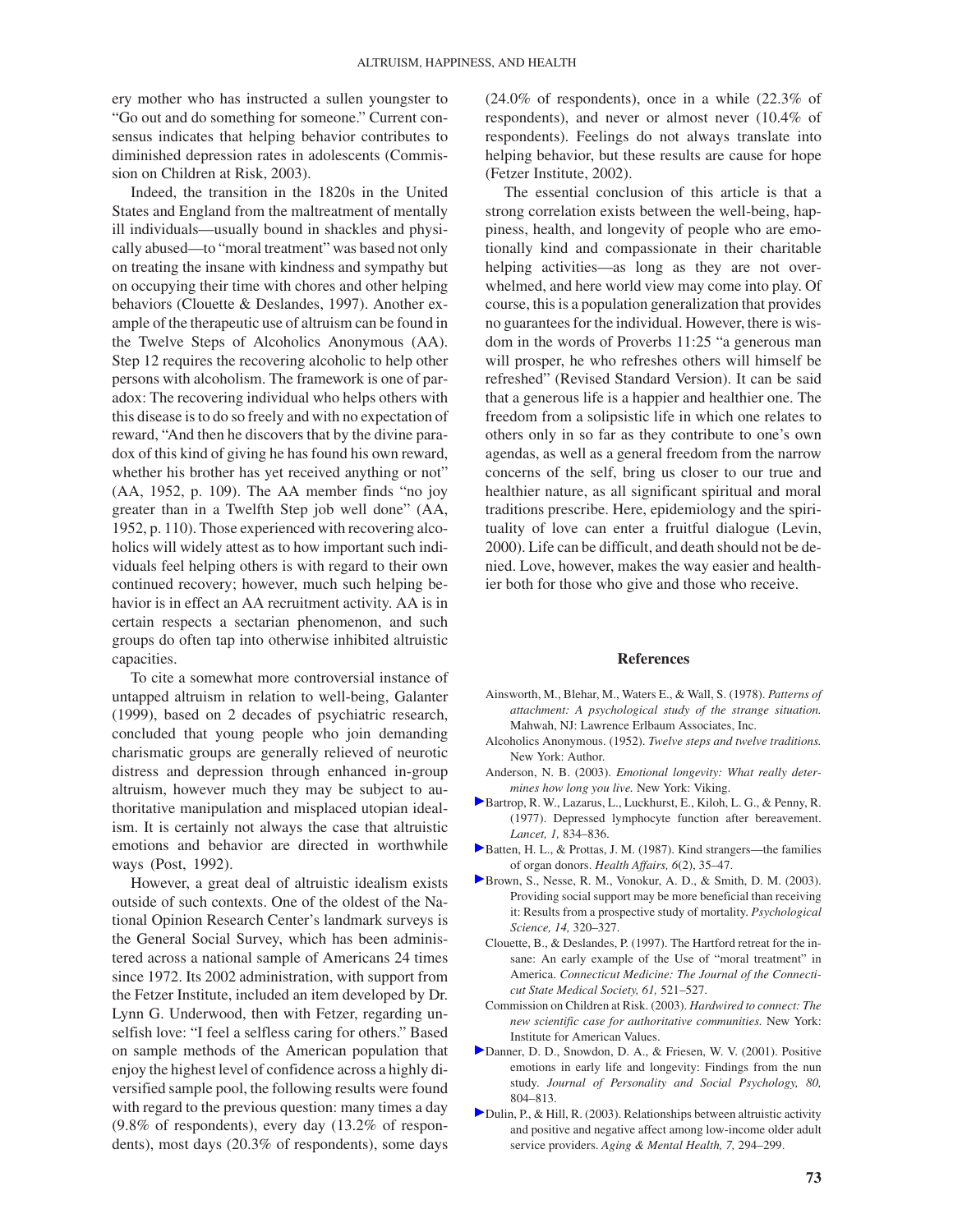Easterbrook, G. (2003). *The progress paradox: How life gets better while people feel worse.* New York: Random House.

- Edwards, J. R., & Cooper, C. L. (1988). "The impacts of positive psychological states on physical health: Review and theoretical framework." *Social Science and Medicine, 27,* 1447–1459.
- Epel, S. E., Blackburn, E. S., Lin, J., Dhabhar, F. S., Adler, N. E., Morrow, J. D., & Cawthorn, R. M. (2004). "Accelerated telomere shortening in response to life stress." *Proceedings of the National Academy of Sciences, 101,* 17312–17315.
- Fetzer Institute/National Institute on Aging Working Group. (2002). *Multidimensional measurement of religiousness/spirituality for use in health research.* Kalamazoo, MI: The Fetzer Institute.
- Field, M. F., Hernandez-Reif, M., Quintino, O., Schanberg, S., & Kuhn C. (1998). Elder retired volunteers benefit from giving message therapy to infants. *Journal of Applied Gerontology, 17,* 229–239.
- Frankl, V. E. (1956). *Man's search for meaning.* New York: Pocket Books.
- Fredrickson, B. L. (2003). The value of positive emotions: The emerging science of positive psychology is coming to understand why it's good to feel good. *American Scientist, 91,* 330–335.
- Galanter, M. (1999). *Cults: Faith, healing, and coercion* (2nd ed.). New York: Oxford University Press.
- Gallop, G. H., & Jones, T. (1992). *Saints among us.* New York: Morehouse Group.
- Goode, W. J. (1959). The theoretical importance of love. *American Sociological Review, 24,* 38–47.
- Goodkin, K., & Visser, A. P. (Eds.). (2000). *Psychoneuroimmunology: Stress, mental disorders and health.* Washington, DC: American Psychiatric Association.
- Harlow, H. (1958). The nature of love. *The American Psychologist, 13,* 673–685.
- Hendrick, C., & Hendrick, S. (1986). A theory and method of love. *Journal of Personality and Social Psychology, 50,* 392–402.
- Hierholzer, R. W. (2004) Improvements in PSTD patients who care for their grandchildren. *American Journal of Psychiatry, 161,* 176.
- House, J. S., Robbins, C., & Metzner, H. L. (1982). The association of social relationships and activities with mortality: Prospective evidence from the Tecumseh Community Health Study. *American Journal of Epidemiology, 116,* 123–140.
- Hunter, K. I., & Linn, M. W. (1980–1981). Psychosocial differences between elderly volunteers and non-volunteers. *International Journal of Aging and Human Development, 12,* 205–213.
- Ironson, G., Solomon, G. F., & Balbin, E. G. (2002). Spirituality and religiousness are associated with long survival, health behaviors, less distress, and lower cortisol in people living with HIV/AIDS. *Annals of Behavioral Medicine, 24,* 34–40.
- Isen, A. M. (1987). Positive affect, cognitive processes and social behavior. *Advances in Experimental Social Psychology, 20,* 203–253.
- Kiecolt-Glaser, J. K., Preacher, K. J., MacCallum, R. C., Malarkey, W. B., & Glaser, R. (2003). Chronic stress and age-related increases in the proinflammatory cytokine interleukin–6. *Proceedings of the National Academy of Sciences, 100,* 9090–9095.
- Krause, N., Ingersoll-Dayton, B., Liang, J., & Sugisawa, H. (1999). Religion, social support, and health among the Japanese elderly*. Journal of Health & Social Behavior, 40,* 405–421.
- Krueger, R. F., Hicks, B. M., & McGue, M. (2001). Altruism and antisocial behavior: Independent tendencies, unique personality correlates, distinct etiologies. *Psychological Science, 12,* 397–402.
- Lee, R. D. (2003). Rethinking the evolutionary theory of aging: Transfers, not births, shape senescence in social species. *Proceedings of the National Academy of Sciences, 100,* 9637–9642.
- Levin, J. (2000). A prolegomenon to an epidemiology of love: Theory, measurement, and health outcomes. *Journal of Social and Clinical Psychology, 19,* 117–136.
- Lewis, T., Amini, F., & Lannon, R. (2000). *A general theory of love.* New York: Random House.
- Liang, J., Krause, N. M., & Bennett, J. M. (2001). Social exchange and well-being: Is giving better than receiving? *Psychology & Aging, 16,* 511–523.
- Lawler, K. A., Youner, J. W., Piferi, R. L., Billington, E., Jobe, R., Edmundson, K., & Jones, W. H. (2003). A change of heart: Cardiovascular correlates of forgiveness in response to interpersonal conflict. *Journal of Behavioral Medicine, 26,* 373–393.
- Luks, A. (1988, October). Helper's high: Volunteering makes people feel good, physically and emotionally. And like "runner's calm," it's probably good for your health. *Psychology Today, 22*(10), 34–42.
- McClelland, D. C. (1986). Some reflections on the two psychologies of love. *Journal of Personality, 54,* 334–353.
- McClelland, D., McClelland, D. C., & Kirchnit, C. (1988). The effect of motivational arousal through films on salivary immunoglobulin A. *Psychology and Health, 2,* 31–52.
- McCullough, M. E., & Snyder, C. R. (2000). Classical sources of human strength: Revisiting an old home and building a new one. *Journal of Social and Clinical Psychology, 19,* 1–10.
- Medalie, J. H., & Goldbourt, U. (1976). Angina pectoris among 10,000 men. II. Psychosocial and other risk factors as evidenced by a multivariate analysis of a five year incidence study. *American Journal of Medicine, 60,* 910–921.
- Medalie, J. H., Stange, K. C., Zyzanski, S. J., & Goldbourt, U. (1992). The importance of biopsychosocial factors in the development of duodenal ulcer in a cohort of middle-aged men. *American Journal of Epidemiology, 136,* 1280–1287.
- Midlarsky, E. (1991). Helping as coping. *Prosocial Behavior: Review of Personality and Social Psychology, 12,* 238–264.
- Midlarsky, E., & Kahana, E. (1994). *Altruism in later life.* Thousand Oaks, CA: Sage.
- Moen, P., Dempster-McCain, D., & Williams, R. M. (1993). Successful aging. *American Journal of Sociology, 97,* 1612–1632.
- Morrow-Howell, N., Hinterlonh, J., Rozario, P. A., & Tang, F. (2003). Effects of volunteering on the well-being of older adults. *Journals of Gerontology Series B-Psychological Sciences Social Sciences, 58*(3), S137–145.
- Musick, M. A., Herzog, A. R., & House, J. S. (1999). Volunteering and mortality among older adults: Findings from a national sample. *Journals of Gerontology Series B-Psychological Sciences Social Sciences, 54*(3), S173–S180.
- Musick, M. A., & Wilson, J. (2003). Volunteering and depression: The role of psychological and social resources in different age groups. *Social Science & Medicine, 56,* 259–269.
- Nerem, R. M., Levesque, M. J., & Cornhill, J. F. (1980). Social environment as a factor in diet-induced atherosclerosis. *Science, 208,* 1475–1476.
- Oman, D., & Reed, D. (1998). Religion and mortality among community-dwelling elderly. *American Journal of Public Health, 88,* 1469–1475.
- Oman, D., Thoresen, C. E., & McMahon, K. (1999). Volunteerism and mortality among the community-dwelling elderly. *Journal of Health Psychology, 4,* 301–316
- Omoto, A., & Snyder, M. (1995). Sustained helping without obligation: Motivation, longevity of service, and perceived attitude change among AIDS volunteers. *Journal of Personality and Social Psychology, 16,* 152–166.
- Ornish, D. (1999). *Love and survival: The scientific basis for the healing power of intimacy.* New York: Perennial Currents.
- Post, S. G. (1992). DSM-III-R and religion. *Social Science and Medicine, 35,* 81–90.
	- Post, S. G. (2002). *Unlimited love—altruism, compassion, service.* Philadelphia: Templeton Foundation Press.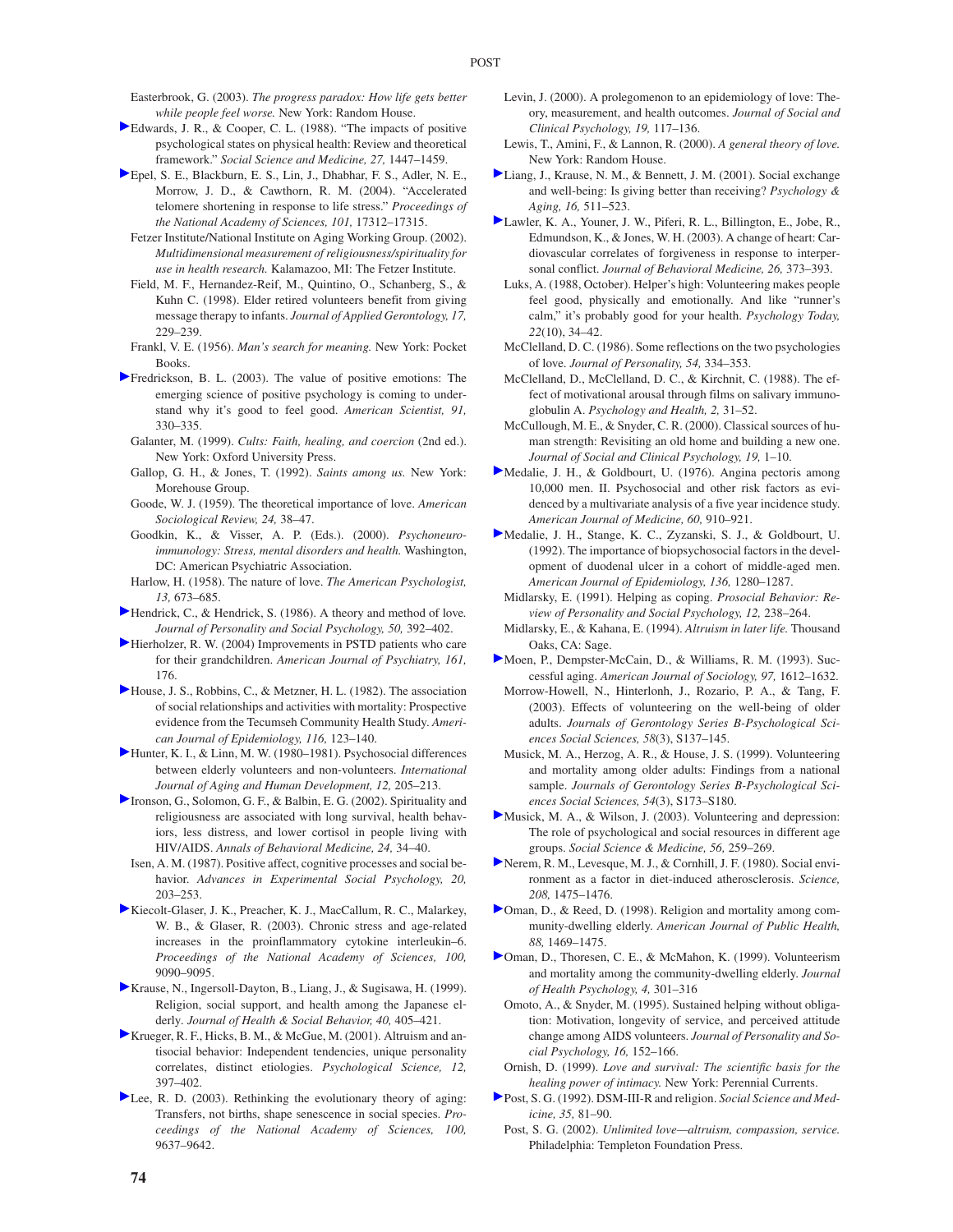- Post, S. G. (Ed.). (2004). *The encyclopedia of bioethics* (3rd ed.). New York: Macmillan Reference.
- Post, S. G., & Binstock, R. H. (Eds.). (2004). *The fountain of youth: Cultural, scientific and ethical perspectives on a biomedical goal.* New York: Oxford University Press.
- Post, S. G., Pulchalski, C. M., & Larson, D. B. (2000). Physicians and patient spirituality: Professional boundaries, competency, and ethics. *Annals of Internal Medicine, 132,* 578–583.
	- Post, S. G., Underwood, L. G., Schloss, J. R., & Hurlbut, W. B. (2002). *Altruism and altruistic love: Science, philosophy and religion in dialogue.* New York: Oxford University Press.
- Putnam, R. D. (2001). *Bowling alone: The collapse and revival of American culture.* New York: Simon & Schuster.
- Rees, W. D., & Lutkins, S. G. (1967). Mortality of bereavement. *British Medical Journal, 4,* 13–16.
- Reisman, F. (1965). The 'helper' therapy principle. *Social Work, 10,* 27–37.
- Russek, L. G., & Schwartz, G. E. (1997). Perceptions of parental caring predict health status in midlife: A 35-year follow-up of the Harvard Mastery of Stress Study. *Psychosomatic Medicine, 59,* 144–149.
- Rotzien, A., Vacha-Haase, T., Murthy, K., Davenport, D., & Thompson, B. A. (1994). A confirmatory factor analysis of the Hendrick-Hendrick love attitudes scale: We may not yet have an acceptable model. *Structural Equation Modeling, 1,* 360–374.
- Rowe, J. W., & Kahn, R. L. (1998). *Successful aging.* New York: Pantheon.
- Russek, L. G., & Schwartz, G. E. (1997). Feelings of parental caring predict health status in midlife: A 35 year follow-up of the Har-

vard Mastery of Stress Study. *Journal of Behavioral Medicine, 20,* 1–13.

- Sapolsky, R. M. (2004). Organismal stress and telomeric aging: An unexpected connection. *Proceedings of the National Academy of Sciences, 101,* 17323–17324.
- Schwartz, C., Meisenhelder, J. B., Ma, Y., & Reed, G. (2003). Altruistic social interest behaviors are associated with better mental health. *Psychosomatic Medicine, 65,* 778–785.
- Sober, E., & Wilson, D. S. (1998). *Unto others: The evolution of unselfish behavior.* Cambridge, MA: Harvard University Press.
- Sorokin, P. A. (2002). *The ways and power of love: Types, factors, and techniques of moral transformation.* Philadelphia: Templeton Press. (original work published in 1954)
- Sternberg, E. M. (2001). *The balance within: The science connecting health and emotions.* New York: Freeman.
- Sternberg, R. J., & Barnes, M. L. (Eds.). (1988). *The psychology of love.* New Haven, CT: Yale University Press.
- Sullivan, G. B., & Sullivan, M. J. (1997). Promoting wellness in cardiac rehabilitation: Exploring the role of altruism. *Journal of Cardiovascular Nursing, 11*(3), 43–52.
	- Vaillant, G. E. (2002). *Aging well.* Boston: Little, Brown.
- Witvliet, C. V., Ludwig, T. E., & Kelly, L. V. L. (2001). Granting forgiveness or harboring grudges: Implications for emotion, physiology and health. *Psychological Science, 12,* 117–123.
	- Young, F. W., & Glasgow, N. (1998). Voluntary social participation & health. *Research on Aging, 20,* 339–362.
	- Zisook, S., ed. (1987). *Biopsychosocial aspects of bereavement.* Cambridge, UK: Cambridge University Press.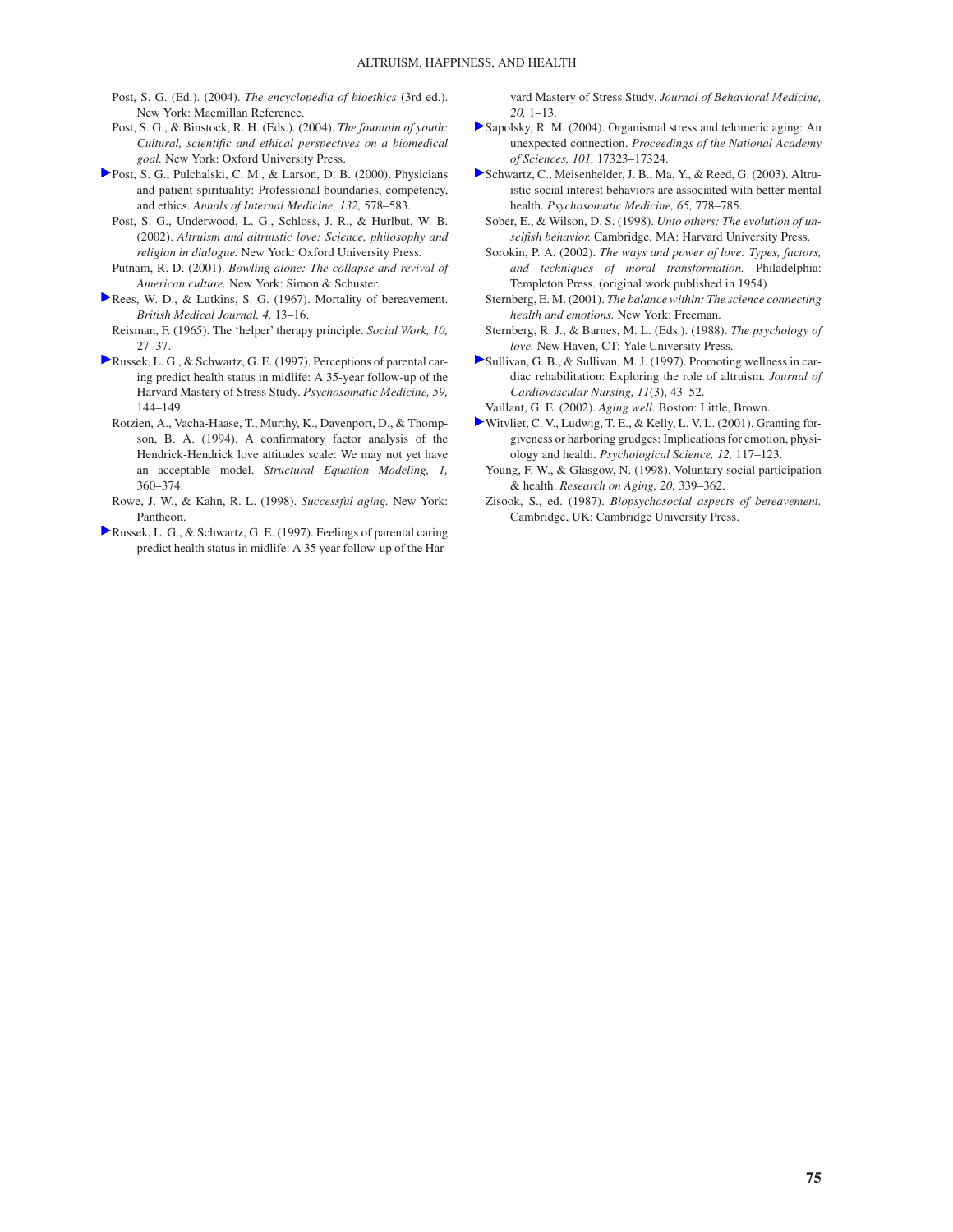| <b>APPENDIX</b>                                                 |
|-----------------------------------------------------------------|
| <b>Representative List of Cited Research and Major Findings</b> |

| <b>Reference/Author</b>                                                     | <b>Study Focus</b>                                                                              | <b>Key Findings</b>                                                                                                                                                                                                                                                                                                                                                                                                                                                                                                                     |
|-----------------------------------------------------------------------------|-------------------------------------------------------------------------------------------------|-----------------------------------------------------------------------------------------------------------------------------------------------------------------------------------------------------------------------------------------------------------------------------------------------------------------------------------------------------------------------------------------------------------------------------------------------------------------------------------------------------------------------------------------|
| Danner et al., 2001                                                         | Nuns short stories and Alzheimers disease                                                       | Nuns who expressed the most positive emotions<br>lived 10 years longer and were also somewhat<br>protected from dementia                                                                                                                                                                                                                                                                                                                                                                                                                |
| Fredrickson, 2003                                                           | Summary article                                                                                 | When people feel good, their thinking becomes<br>more creative, integrative, flexible, and open to<br>information                                                                                                                                                                                                                                                                                                                                                                                                                       |
|                                                                             |                                                                                                 | Positive emotions enhanced psychological and<br>physical resistance                                                                                                                                                                                                                                                                                                                                                                                                                                                                     |
|                                                                             | Health benefits for recipients (those who receive compassionate love)                           |                                                                                                                                                                                                                                                                                                                                                                                                                                                                                                                                         |
| Nerem et al., 1980<br>Medalie and Goldbourt, 1976                           | Affectionate care of rabbits (petting, etc.)<br>Loving and supported wives (perception of)      | 60% less arthrosclerosis<br>Half the rate of angina for husbands who perceived<br>their wives as being loving and supportive vs.<br>those who felt unloved and unsupported                                                                                                                                                                                                                                                                                                                                                              |
| Medalie et al., 1992<br>Russek and Schwartz, 1997                           | A wife's love<br>Perceptions of love felt from parents                                          | Lowered risk of duodenal ulcers<br>91% who did not perceive that they had warm<br>relationships with their mothers had midlife<br>diseases (coronary artery disease, high blood<br>pressure, duodenal ulcer, and alcoholism) vs.<br>45% who reported having a warm relationship<br>with their mothers<br>82% of low warmth and closeness with their father<br>has such diagnosis vs. 50% who reported high<br>warmth and closeness<br>100% who reported low warmth and closeness from<br>both parents had midlife diagnoses of diseases |
| Epel et al., 2004                                                           | Stress accelerates aging                                                                        | Women with highest levels of perceived stress had<br>telomeres that were, on average, shortened by<br>one decade vs. low stress women                                                                                                                                                                                                                                                                                                                                                                                                   |
|                                                                             | Altruism, happiness and health                                                                  |                                                                                                                                                                                                                                                                                                                                                                                                                                                                                                                                         |
| Huner and Linn, 1981                                                        | Retires older than 65 who volunteered                                                           | Volunteers significantly higher on life satisfaction<br>and will to live and fewer symptoms of<br>depression, anxiety, and somatization                                                                                                                                                                                                                                                                                                                                                                                                 |
| Dulin and Hill, 2003; Liang et<br>al., 2001: Morrow-Howell, et<br>al., 2003 | Studies of older adults                                                                         | Association between altruistic activities and<br>well-being and life satisfaction                                                                                                                                                                                                                                                                                                                                                                                                                                                       |
| Midlarsky and Kahana, 1994                                                  | Adult altruism associated with well-being,<br>happiness                                         | Improved morale, self-esteem, positive affect, and<br>well being                                                                                                                                                                                                                                                                                                                                                                                                                                                                        |
| Volunteerism<br>Musick and Wilson, 2003                                     | Volunteerism                                                                                    | Reduction in depressive symptoms                                                                                                                                                                                                                                                                                                                                                                                                                                                                                                        |
| Krueger et al., 2001                                                        | Volunteerism                                                                                    | Happiness, enhanced well-being                                                                                                                                                                                                                                                                                                                                                                                                                                                                                                          |
| Schwartz et al., 2003                                                       | Altruistic social behaviors effect on mental<br>and physical health (anxiety and<br>depression) | Giving help was more significantly associated with<br>better mental health than was receiving help. But<br>"feeling overwhelmed by others' demands has a<br>stronger negative relationship with mental health<br>than helping others had a positive one."                                                                                                                                                                                                                                                                               |
| Moen et al., 1993                                                           | Physical health of mothers who volunteered<br>over a 30-year period                             | 52% who did not belong to a volunteer organization<br>had experienced a major illness vs. only 36% for<br>those who did belong to one                                                                                                                                                                                                                                                                                                                                                                                                   |
| Musik et al., 1999                                                          | Volunteerism and risk of death                                                                  | Moderate amount of volunteerism associated with<br>lower risk of death                                                                                                                                                                                                                                                                                                                                                                                                                                                                  |
| Oman, Thoressen, and<br>McMahon, 1999                                       | Volunteerism and risk of death                                                                  | Those who volunteered for 2 or more organizations<br>had a 63% lower likelihood of dying during the<br>study period than non-volunteers.<br>After controlling for health status:<br>44% reduction in mortality associated with high<br>volunteerism<br>39% reduction with physical mobility<br>30% reduction for exercising 4 times a week<br>29% reduction for weekly religious service<br>attendance.                                                                                                                                 |

49% reduction for not smoking